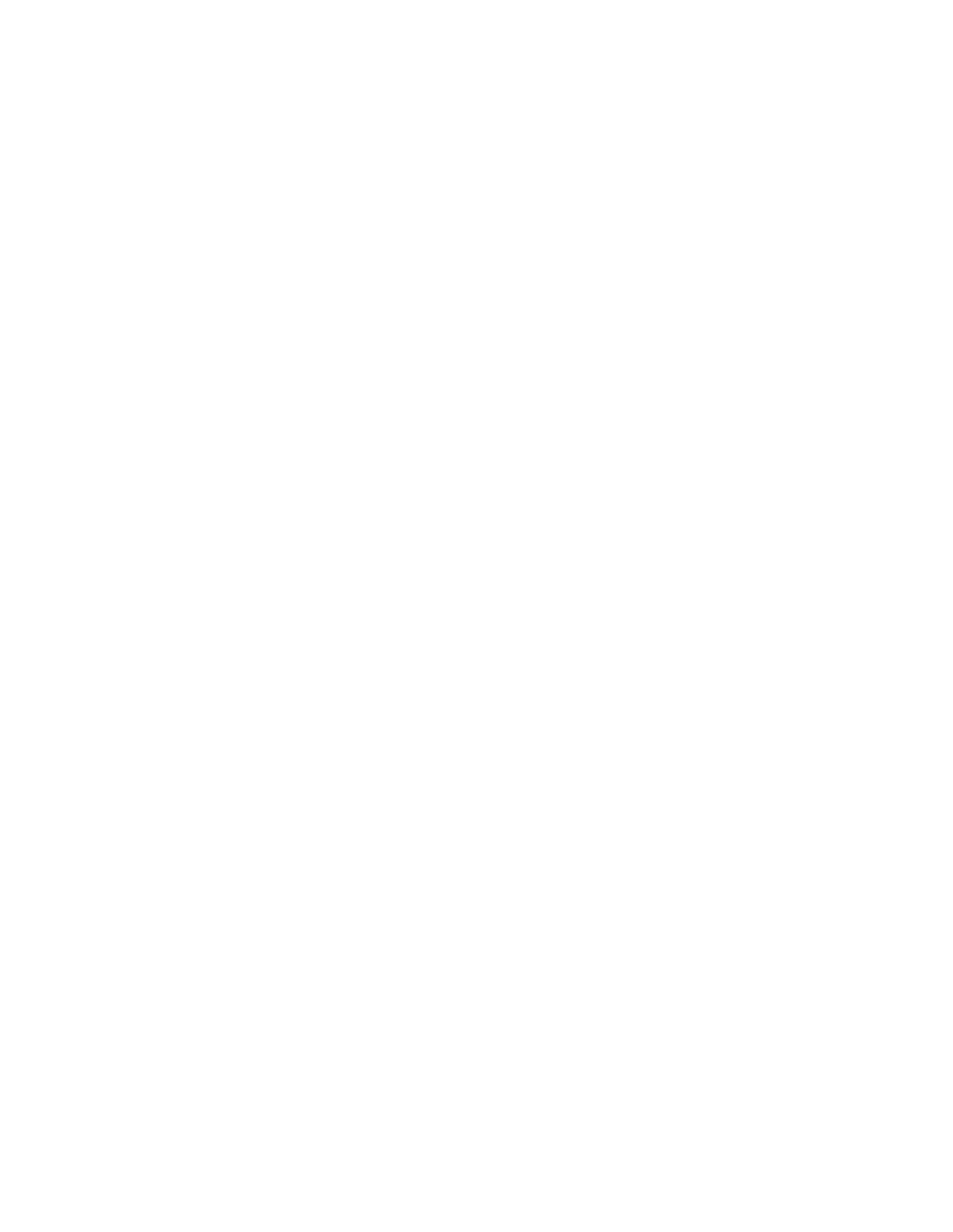#### **Executive Summary: The Effects of the Economic Recession on Communities of Color**

Many people have been affected by the economic recession, but the impact has been particularly acute for communities of color. High unemployment rates, coupled with vast differences in savings and wealth have left many individuals struggling to afford various aspects of their daily lives such as housing and food, and have resulted in lapses in health coverage and difficulties paying for needed health care. This issue brief examines some of the challenges associated with employment, daily life, and access to health care that communities of color face as a result of the economic downturn. The following are key findings highlighted in the brief:

#### **Employment**

- **A higher percentage of Hispanics and Blacks are unemployed compared to Whites.** The unemployment rate before the recession was higher for communities of color than for Whites, and while the percent of unemployed individuals has grown at a faster rate for Whites and Hispanics than for Blacks, the unemployment rate for Whites (9%) remains below that of Blacks (15%) and Hispanics (12%).
- **Hispanics are overrepresented in occupations with the highest unemployment rates.**  Unemployment rates are highest in construction and maintenance (14%) and production and transportation (14%), and lowest in management (5%). Hispanic workers represent 13 percent of the total workforce, but 19 percent of the construction and maintenance workers, and 17 percent of production and transportation workers, and just 7 percent of management workers.

#### **Daily Life**

- **More people of color than Whites report experiencing job-related problems such as getting a good paying job or losing their job as a result of the economic recession.** Almost 1 in 2 Hispanics (49%) and Blacks (46%) say they have trouble getting a good-paying job or a raise compared to 1 in 3 Whites (32%).
- **A higher percentage of Blacks and Hispanics than Whites have difficulty affording aspects of their daily life such as paying for housing and food.** More than 4 in 10 Hispanics and Blacks (46% and 43% respectively) report having trouble paying for housing compared to 22 percent of Whites.

#### **Health Cost and Coverage**

- **Compared with Whites, more Hispanic and Black individuals report issues associated with affording and accessing health coverage and care.** Nearly 4 in 10 Hispanics (38%) report having trouble paying for health coverage or health care as a result of the economic downturn compared to more than 2 in 10 Blacks (25%) and Whites (22%). One in four Blacks (25%), one in five Hispanics (21%), and about one in ten Whites (13%) have lost health coverage as a result of the economic downturn.
- **A higher percentage of Hispanics and Blacks than Whites report postponing or skipping health care due to cost.** About 1 in 2 Hispanics report relying on home remedies instead of seeking care (53%) or report forgoing dental care due to cost in the past year (48%) compared to 1 in 3 Whites (32% and 33% respectively).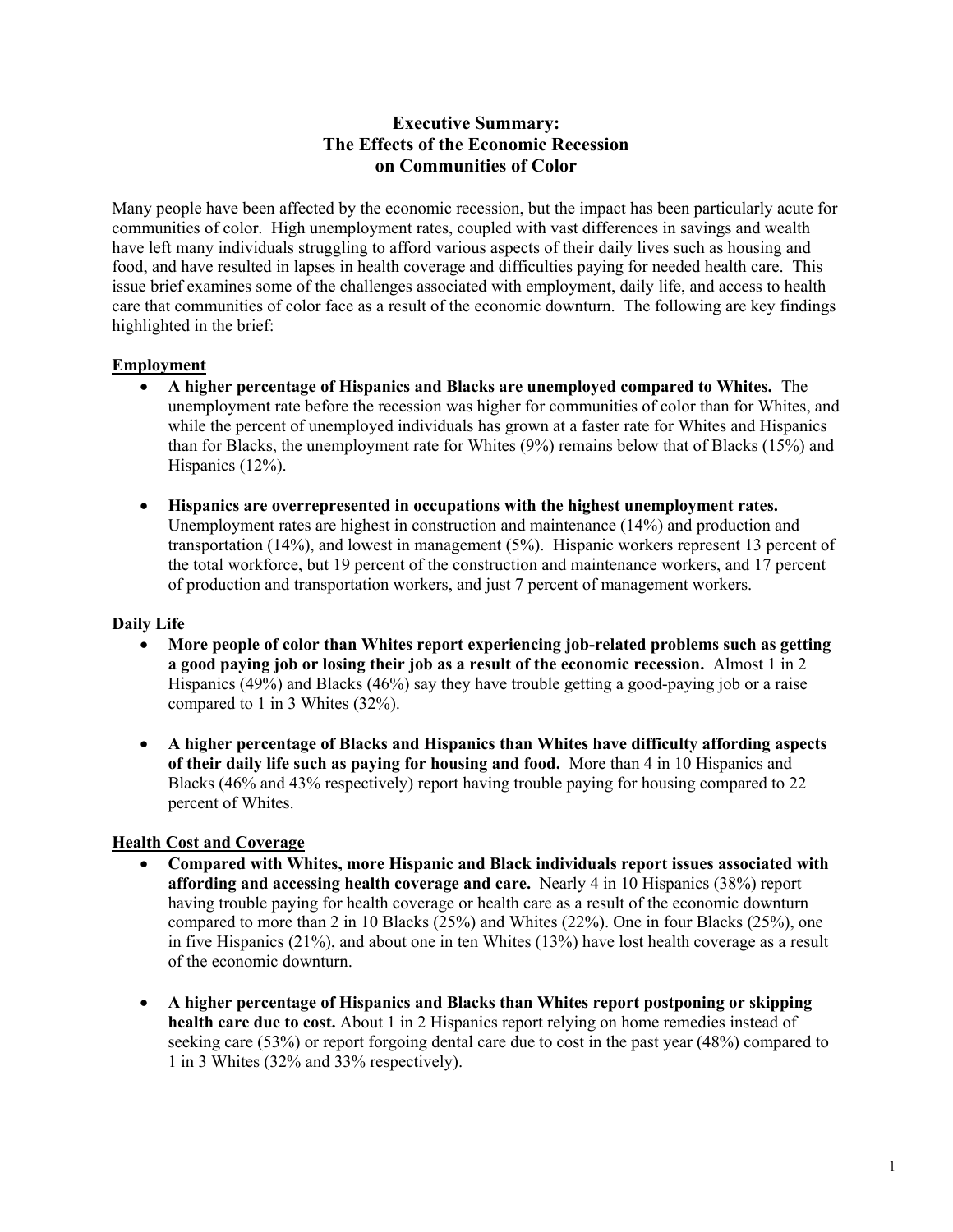### **Introduction**

The economic downturn has had a broad impact on the lives of all Americans. The national unemployment rate has increased 3.9 percentage points over the past year to 9.5 percent, and while the corresponding change in the uninsured rate is not known, it is estimated that a 1 percentage point increase in the national unemployment rate leads to an increase of 1.1 million uninsured persons and 1 million new Medicaid and CHIP enrollees.<sup>1,2</sup> The increases in the unemployment rate and the resulting increases in the number of uninsured persons, have implications not just for the individuals and families who have lost a job, but for states' budgets as well. Job losses mean decreased revenues for states, which creates significant barriers in a state's ability to fund public programs critical to supporting people affected by job loss, such as food stamps, housing supports, and unemployment benefits. The American Recovery and Reinvestment Act (ARRA) signed by President Obama in February 2009 included funds to help boost state economies and to help support state Medicaid programs. Enhanced federal funding for Medicaid is available only if states do not make their eligibility criteria or enrollment processes more restrictive than what was in place on July 1, 2009.

Furthermore, the wealth differences that exist in America have become more apparent as a result of the economic downturn, as individuals who have little to no extra income to save are less prepared to weather the storm of the recession. Before the start of the recession, there was a six-fold difference between the median value of net worth for White, non-Hispanic families (\$171,200) with holdings compared to families of racial and ethnic minorities  $(\$28,300)$  with holdings.<sup>3</sup>

Minority individuals are disproportionately affected by many of the consequences of the economic recession such as high unemployment rates, increased concern about paying for health care and coverage, for housing, and for food. Furthermore, a higher percentage of minority individuals report having issues obtaining a good-paying job and losing work hours, as a result of the economic downturn. The disproportionate effect that the economic downturn has had on minority individuals may be the result of social conditions prior to the recession. Unemployment rates were higher in certain communities of color, and compared with Whites, people of color had lower rates of health coverage and more difficulty accessing the health care system. Where individuals work has also contributed to how affected they are by the recession. Certain occupations have higher unemployment rates, have lower wages, and tend to have employers who are less likely to offer health coverage than others. In addition, wealth differences between people of color and Whites mean people of color may have more difficulty weathering an economic recession such as this.

There are limited options for individuals who lose their jobs, and therefore lose their health insurance, as public programs such as Medicaid and the Supplemental Nutrition Assistance Program have eligibility restrictions. Issues such as how an individual gets health coverage are central to the health reform debate, as whether an individual has employer-sponsored health insurance, public insurance, or no insurance affects one's ability to access care. Furthermore, lacking the ability to afford health care, whether because one loses one's source of income or health coverage, can result in delaying medical care and therefore can result in potentially worse health outcomes as well as increased health care costs. Using data from the Bureau of Labor Statistics and the Kaiser Family Foundation's June Kaiser Health Tracking Poll, this issue brief examines the effects that the economic recession has had on minority individuals' daily life, job security, health care and coverage, and employment.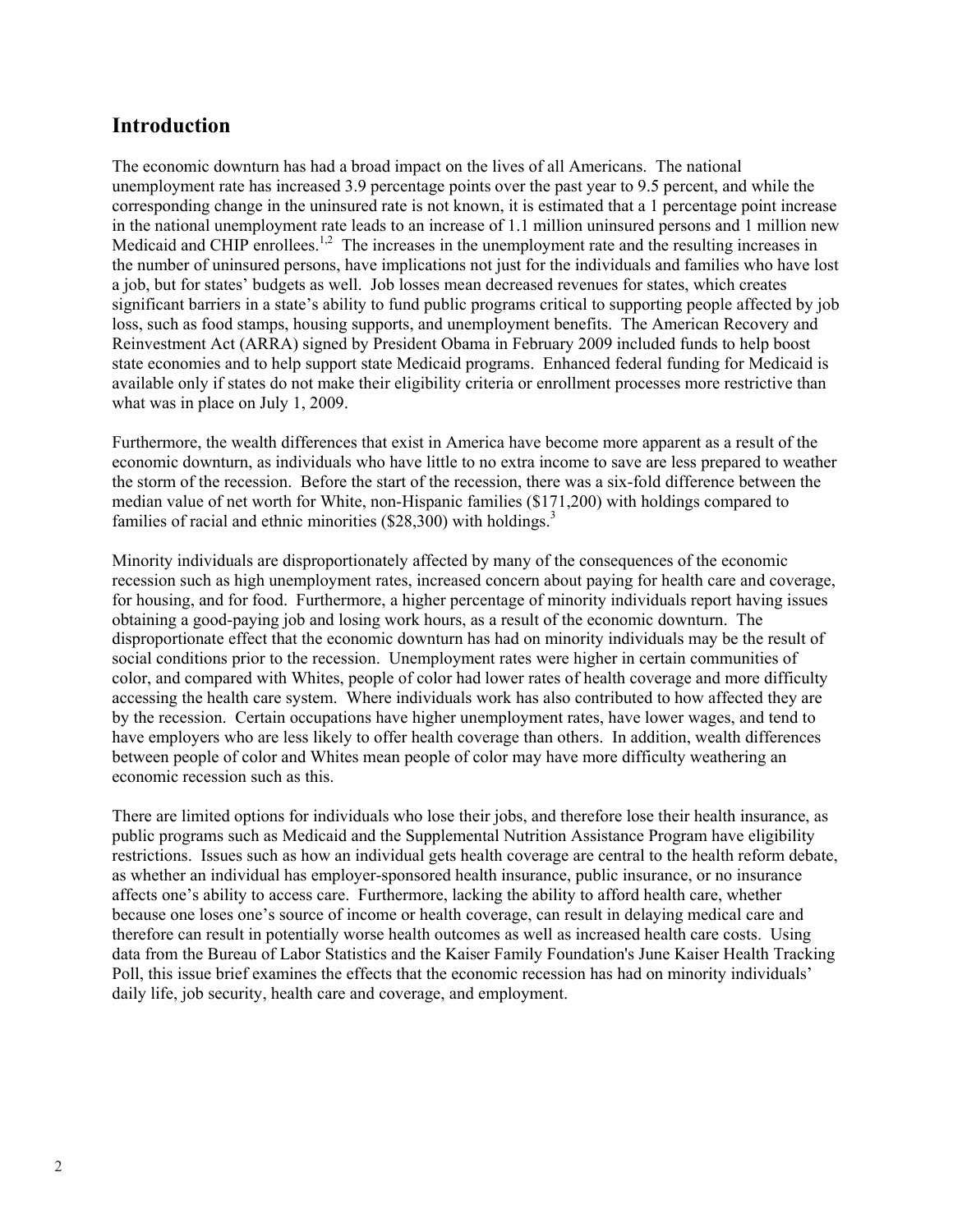# **Employment and the Economic Downturn**

The national unemployment rate has increased from 5.6 percent to 9.5 percent over the past year, the results of which are more individuals are struggling to make ends meet in their daily lives and more individuals are becoming concerned about paying for health care.<sup>1</sup> Differences between Whites and people of color in their ability to weather the recession are related to the unemployment rates and the types of jobs held by certain minority populations. The unemployment rate is highest for Black individuals, and along with other communities of color, their net worth is significantly less than that of Whites. Changes in employment status not only have an impact on income, but can affect access to health coverage as well as health care. The loss of a job is often associated with a loss in health coverage because of the large percent of people who receive their health coverage through their employer. The loss of a job is also associated with increased mental stress that can have serious physical repercussions.4

#### **Nationally, the unemployment rate is nearly twice what it was at the start of the recession, but remains below 10 percent,5 and the unemployment rate for Blacks and Hispanics remain higher than the rate for Whites (Figure 1).**

In December 2007, seasonally adjusted unemployment rates for Blacks and Hispanics were 2.0 times and 1.4 times that of Whites. Since then, unemployment rates for Whites and Hispanics have doubled, from 4% to 9% for Whites and 6% to 12% for Hispanics. While the unemployment rate for Blacks has increased significantly, the rate of change has been slower than that



of Whites and Hispanics. Despite the slower rate of change, the unemployment rate for Blacks (15%) remains higher than that of Whites (9%) and Hispanics  $(12\%)$ . Compared to a year ago, individuals who lose their job are remaining unemployed significantly longer. In June 2008, fewer than 2 in 10 unemployed persons had been so for 27 weeks or more, compared to 3 and 10 in June 2009.<sup>7</sup>

#### **In general, unemployment rates are higher for men than for women, with Black men experiencing the highest rate (18%) (Figure 2).**

Overall unemployment numbers mask important gender differences. In general, the unemployment rate for women is lower than the rate for men. In contrast to this are unemployment rates for Hispanic men and women, which are comparable. Also in contrast are unemployment rates for Black and Hispanic women, both of which are higher than the rate for White men. White women (7%) followed by White men (10%) have the lowest unemployment rates.

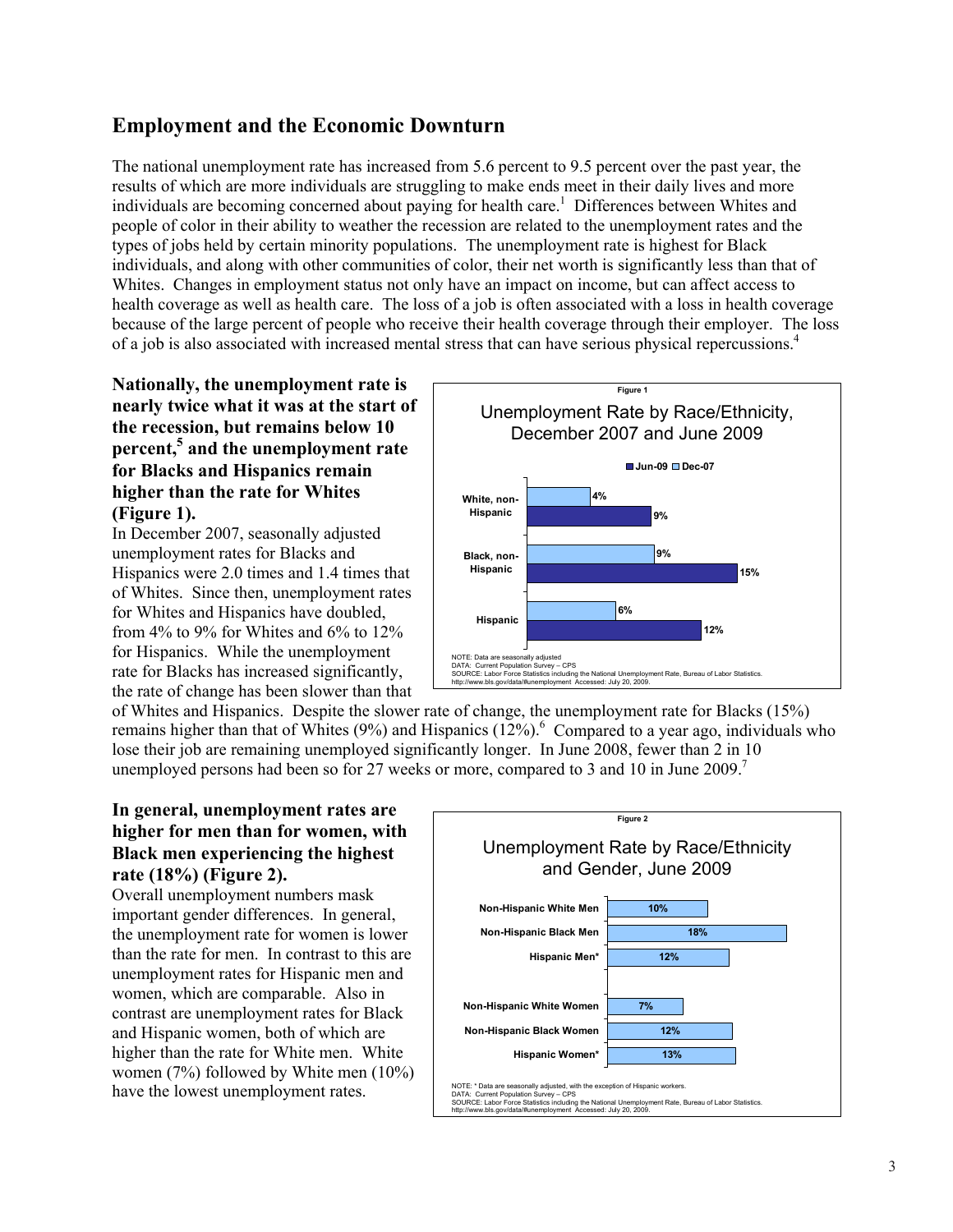**Between the first and second quarters of 2009, unemployment rates for all groups have increased, with the exception of Hispanic men (Figure 3).**

Changes in the unemployment rate between the first and second quarters of 2009 are the greatest for White men (19%) and Black women (16%). In contrast to all other groups, Hispanic men experienced a decrease in their unemployment rate (6%). However, this change may not be accurate because seasonally adjusted data for Hispanic men and women is not available.

|                                                                                                                                                                                                                                                                                                  | <b>Figure 3</b><br>First to Second Quarter Change in<br>Unemployment Rate by Race/Ethnicity |  |  |  |
|--------------------------------------------------------------------------------------------------------------------------------------------------------------------------------------------------------------------------------------------------------------------------------------------------|---------------------------------------------------------------------------------------------|--|--|--|
|                                                                                                                                                                                                                                                                                                  | and Gender, 2009                                                                            |  |  |  |
| Non-Hispanic White Men                                                                                                                                                                                                                                                                           | 19%                                                                                         |  |  |  |
| Non-Hispanic Black Men                                                                                                                                                                                                                                                                           | 12%                                                                                         |  |  |  |
| Hispanic Men*<br>$-6%$                                                                                                                                                                                                                                                                           |                                                                                             |  |  |  |
| Non-Hispanic White Women                                                                                                                                                                                                                                                                         | 9%                                                                                          |  |  |  |
| Non-Hispanic Black Women<br>16%                                                                                                                                                                                                                                                                  |                                                                                             |  |  |  |
| Hispanic Women*                                                                                                                                                                                                                                                                                  | 7%                                                                                          |  |  |  |
| NOTE: * Data are seasonally adjusted, with the exception of Hispanic workers.<br>DATA: Current Population Survey - CPS<br>SOURCE: Labor Force Statistics including the National Unemployment Rate, Bureau of Labor Statistics.<br>http://www.bls.gov/data/#unemployment Accessed: July 20, 2009. |                                                                                             |  |  |  |

**Unemployment rates are highest for construction and maintenance jobs (14%) and production and transportation jobs (14%), two occupations in which Hispanics are overrepresented (Figure 4).** 

Hispanic individuals are also overrepresented in the service jobs. Blacks are overrepresented in the service industry which has the third highest unemployment rate. Whites are overrepresented in the management field, which has the lowest unemployment rate of any occupational field. Furthermore, the median earnings for individuals employed in the service, maintenance, transportation and production



occupations are lower than earnings for individuals employed in management occupations.<sup>8</sup> As a result, these individuals may have fewer resources to help them should they or a family member lose their job.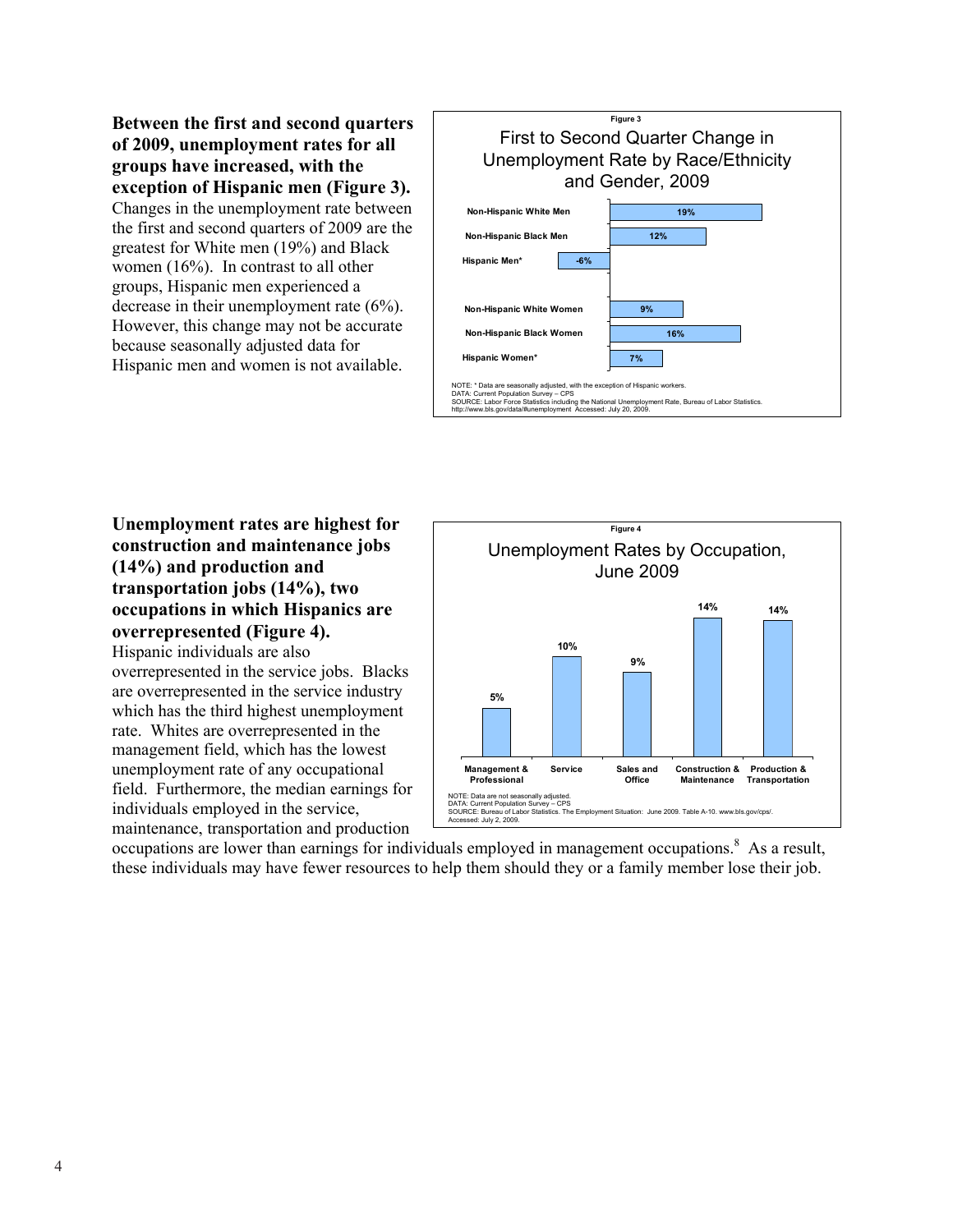# **Changes to Daily Life in the Economic Downturn**

Many Americans are feeling the effects of the economic recession. The types of problems people experience, and the extent of those problems vary significantly. Many of the struggles associated with the economic recession are financial, and they vary from losing money in the stock market to having difficulty paying for food and housing. People of color report more job-related challenges and challenges associated with daily life than Whites. These differences in experience are often the result of numerous factors, including pre-existing wealth and earnings gaps, the availability of and access to social programs for low-income and unemployed individuals, and access to health care and health coverage.

#### **More people of color report experiencing job-related problems resulting from the economic downturn than Whites (Figure 5).**

One in two Hispanics and nearly 1 in 2 Blacks report problems getting a goodpaying job or a raise as a result of the economic downturn compared to about 1 in 3 Whites. More Hispanic individuals report problems associated with losing hours or losing pay as a result of the economic downturn than any other group. About 50 percent of Hispanics, or 1 in 2 Hispanic individuals compared to 3 in 10 Whites and more than a third of Blacks report a problem with lost hours or a pay cut as a result of the



economic recession. Almost 4 in 10 Hispanics and 3 in 10 Blacks report losing their job as a result of the economic downturn compared to about 2 in 10 Whites. Job loss also results in one losing one's employer-sponsored health insurance.

#### **More Blacks and Hispanics report facing financial problems in their daily life as a result of the economic downturn than Whites (Figure 6).**

About twice as many Blacks and Hispanics report problems paying for housing compared with Whites, and the percent of Hispanics and Blacks who say it was a serious problem was almost double that of Whites. More than 1 in 3 Hispanics, 1 in 4 Blacks, and 1 in 5 Whites report problems paying for food. Similarly, more Hispanics than Whites report problems with paying for gas.

|                   |                                            |  | المقموم مرجلانا |
|-------------------|--------------------------------------------|--|-----------------|
| Economic Downturn |                                            |  |                 |
|                   | their Daily Life as a Result of the        |  |                 |
|                   | Percent of People with Problems Related to |  |                 |
|                   | Figure 6                                   |  |                 |

|                                       | White,       | Black,       | <b>Hispanic</b> |
|---------------------------------------|--------------|--------------|-----------------|
|                                       | non-Hispanic | non-Hispanic |                 |
| Paying mortgage or<br>rent            | 22%          | $43\%$ *     | $46\%$ *        |
| Paying for food                       | <b>20%</b>   | 25%          | $36\%$ *        |
| Paying for gas                        | 29%          | 36%          | $40\%$ *        |
| Credit card or other<br>personal debt | 26%          | $39\%$ *     | 30%             |
| Losing money in the<br>stock market   | 51%          | $35\%*+$     | $20\%$ *        |

NOTE: \* Significantly different from White individuals † Blacks are significantly different from Hispanic individuals SOURCE: Kaiser Family Foundation *Health Tracking Poll* (conducted Jun 1-8, 2009)

#### Before the beginning of the recession in

December of 2007, the median value of debt for families with holdings increased by 0.1 percent for White, non-Hispanic individuals from 2004 to 2007, but increased 31 percent among families of color. During this same time, the percent of families with credit card balances also increased by 1.7 percentage points for minority families but decreased by 0.9 percentage points for White, non-Hispanic families.<sup>3</sup> Blacks are more likely to report credit card debt or other personal debt as a result of the economic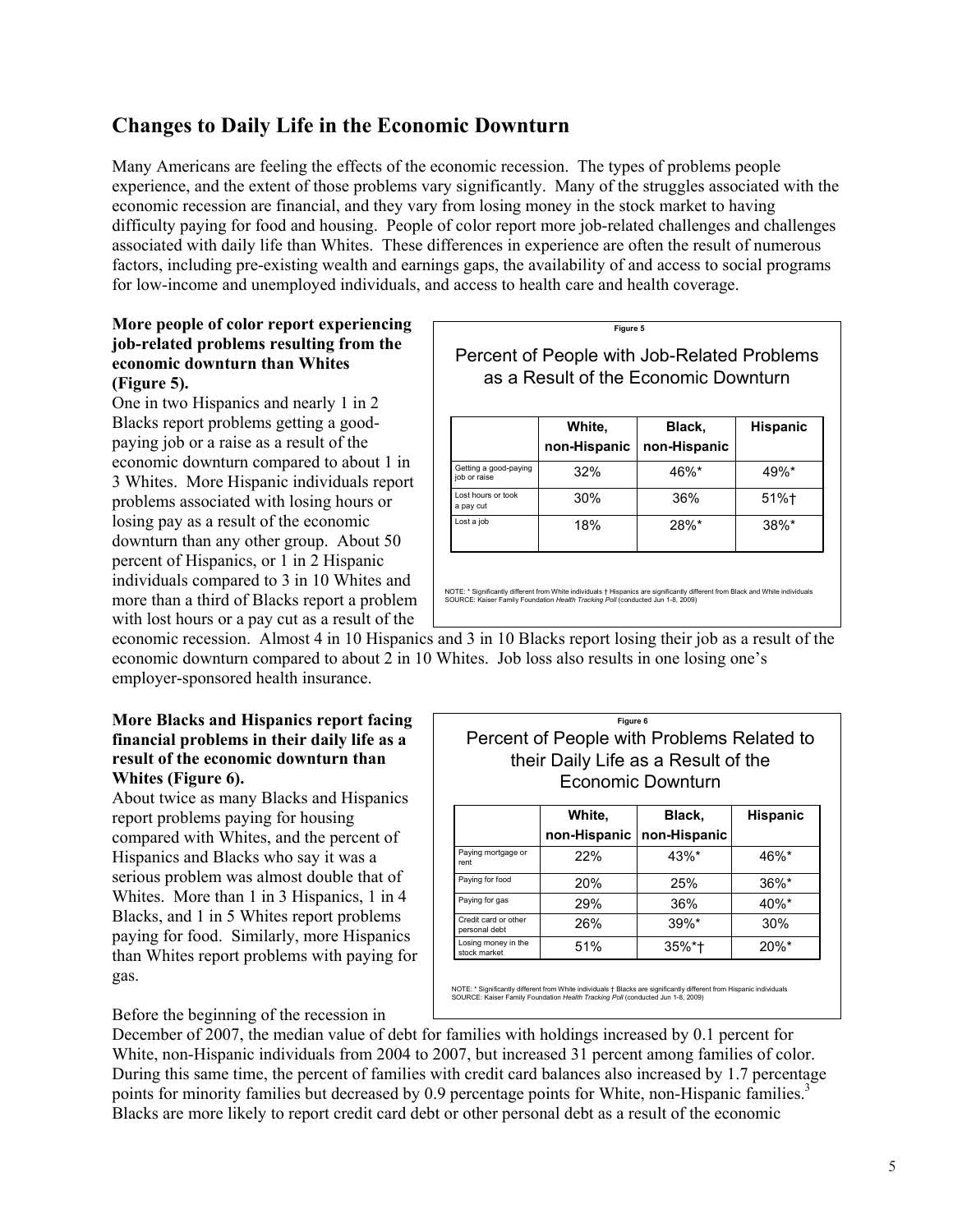downturn a problem than Whites. However, Whites are more likely to report a problem with losing money in the stock market as a result of the economic downturn than Black and Hispanic individuals. This may in part be reflective of the wealth differences between Whites and communities of color, as Whites in general may have more income to invest in the stock market.

# **Health Care Challenges of the Economic Downturn**

A higher proportion of Blacks and Hispanics are either covered by Medicaid or are uninsured than Whites, Asian Americans, Native Hawaiians and Pacific Islanders. The primary reason is that Blacks and Hispanics are more likely to have low paying jobs, which are less likely to offer health insurance. Additionally, people employed in low paying jobs are less able to afford health coverage when it is offered. This was evident prior to the recession.

Medicaid is an important source of coverage for minority populations, as they make up the majority (56%) of Medicaid enrollees. Over a quarter (27%) of Blacks and 24 percent of Hispanics rely on Medicaid for their health insurance in contrast to 12 percent of Whites. Medicaid's role is even more substantial for children of color -- covering 2 out of every 5 Black and Hispanic children compared to 1 out of every 5 White children.<sup>9</sup>

In a recession affording health care becomes an even bigger issue. As unemployment rises, individuals lose jobs and job-based health coverage. Continuation of coverage through the Consolidated Omnibus Budget Reconciliation Act (COBRA) is often not affordable (even with a 65 percent subsidy that was part of the ARRA), non-group coverage on the individual market is not affordable or not available to those with pre-existing conditions and many low-income adults are not eligible for Medicaid coverage. For many individuals one aspect of their life that they cut back spending on is costs associated with health care such as not fulfilling a prescription or relying on home remedies instead of going to the doctor for care.<sup>10</sup> Minority individuals potentially face the greatest challenges in affording health care as a result of the economic recession, as Black and Hispanic individuals are more likely than Whites to report problems with indicators of accessing health coverage and health care services.

**Compared with Whites, more Hispanic and Black individuals report issues associated with affording and accessing health coverage and care (Figure 7).**  Nearly 4 in 10 Hispanics (38%) report having trouble paying for health coverage or health care as a result of the economic downturn compared to more than 2 in 10 Blacks (25%) and Whites (22%). One in four Blacks (25%), one in five Hispanics (21%), and about one in ten Whites (13%) have lost health coverage as a result of the economic downturn. Research documents that the uninsured face significant barriers in accessing care. The uninsured are less likely to have a usual source of care and

|                                                     | Figure 7<br>the Economic Downturn | Percent of People with Problems Related to<br>their Health Coverage as a Result of |                 |
|-----------------------------------------------------|-----------------------------------|------------------------------------------------------------------------------------|-----------------|
|                                                     | White.<br>non-Hispanic            | Black,<br>non-Hispanic                                                             | <b>Hispanic</b> |
| Paying for health care<br>and/or health<br>coverage | 22%                               | 25%                                                                                | 38%†            |
| Lost health coverage                                | 13%                               | 25%                                                                                | 21%             |

more likely to have gone without needed care than those with coverage.<sup>9</sup>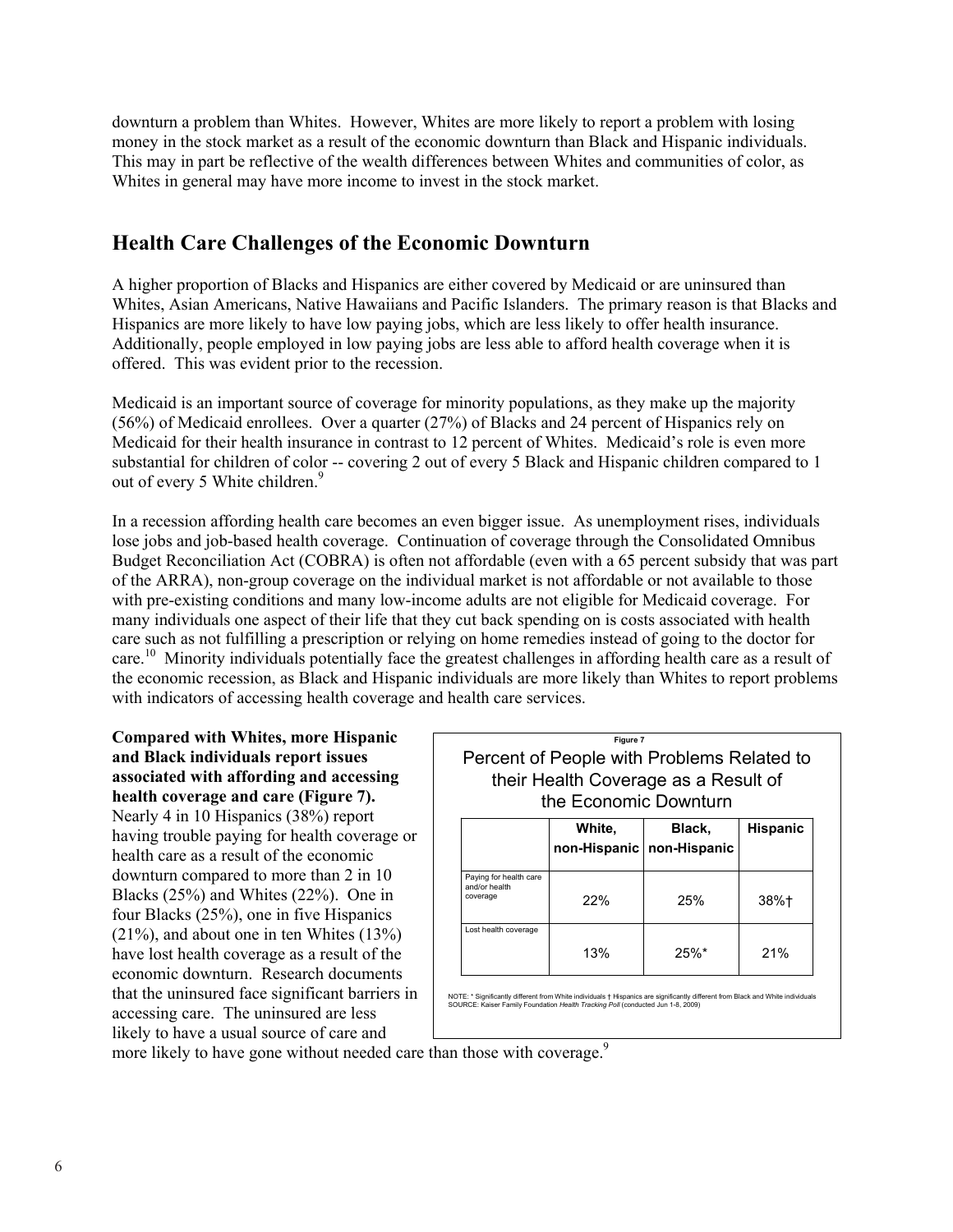**More Hispanics and Blacks report having problems paying for health care compared to Whites (Figure 8).**  Issues associated with losing coverage or not being able to afford health services has led to many individuals delaying care. Furthermore, individuals with chronic conditions who have problems paying medical bills are apt to delay care.<sup>11</sup> This can result in their condition becoming more severe, and the medical care that they do eventually seek being more expensive. About 1 in 4 Americans report having skipped a medical test or treatment due to cost in the past 12 months, and nearly 1 in 3 report having put off or postponed needed

|                                                            | Figure 8                                                                          |              |                 |
|------------------------------------------------------------|-----------------------------------------------------------------------------------|--------------|-----------------|
|                                                            | Percent of People who have Recently had a<br>Problem with Health Care or Coverage |              |                 |
|                                                            | White,                                                                            | Black,       | <b>Hispanic</b> |
|                                                            | non-Hispanic                                                                      | non-Hispanic |                 |
| Paying medical bills in<br>the past year                   | 24%                                                                               | 30%          | $35\%$ *        |
| Relied on home<br>remedies due to cost<br>in the past year | 32%                                                                               | 43%          | 53%*            |
| Skipped dental care<br>because of cost                     | 33%                                                                               | 42%          | 48%*            |
| Did not fill a<br>prescription due to<br>cost in past year | 23%                                                                               | $34\%$ *     | $35\%$ *        |

care. More Hispanics than Whites report having had a problem paying medical bills in the past year. In addition, more than half of Hispanics report relying on home remedies in the past 12 months instead of going to the doctor because of cost compared to almost one-third of Whites. More Black individuals and Hispanics than Whites report not filling a prescription in the past year because of cost.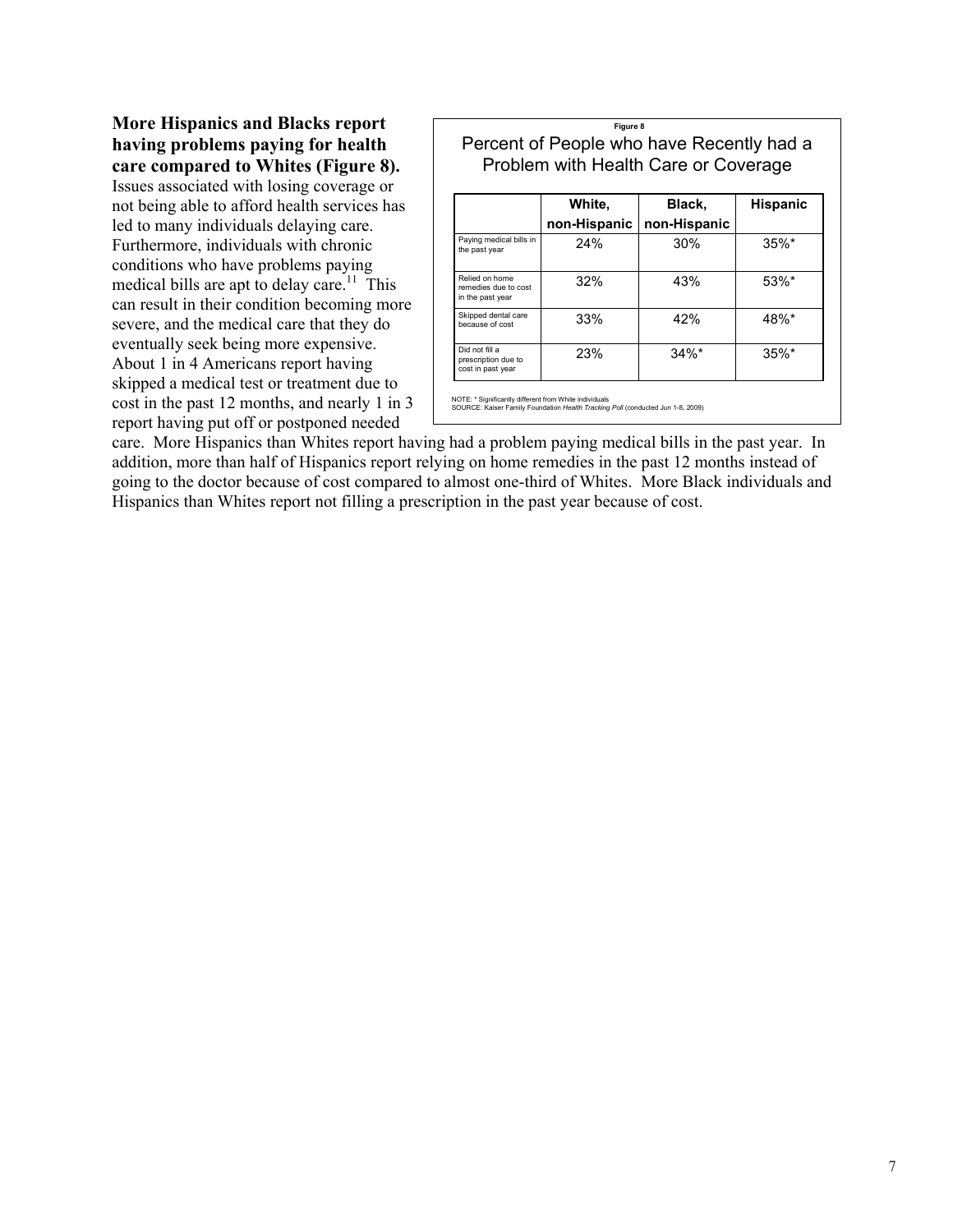## **Conclusion**

The economic recession has affected the ability of people to maintain their daily routines and their ability to access and utilize health care. Communities of color have been disproportionately impacted by the economic recession. At the start of the recession unemployment rates for communities of color, particularly Blacks were much higher than those of Whites. While the biggest increase in unemployment has been among Whites, their overall unemployment rate remains much lower than that of Hispanics and Blacks. As a result of the recession, people of color report having more difficulty paying for housing and food. They also have more difficulty maintaining health coverage and paying for health care.

Health coverage is mainly linked to employment, and therefore in an economic recession such as this, individuals who lose their jobs also tend to lose their health insurance. Once they do, many individuals have one of several options. If eligible, they may purchase coverage through COBRA, some may qualify for Medicaid or other forms of public coverage, and some may choose to purchase coverage in the private market. However, while some of these individuals are eligible for COBRA the cost may be prohibitive as individuals are usually required to pay for the full cost of their coverage (the employee and employer share) under COBRA.<sup>12</sup> Even with a 65% subsidy to purchase COBRA which was included in the ARRA, many hit by the recession can still not afford COBRA. Purchasing coverage in the private market is generally much more expensive than group plans obtained through an employer and individuals are often not eligible for this coverage because of pre-existing medical conditions, and public programs such as Medicaid have limits on who can enroll. Specifically, median Medicaid eligibility for parents is 68% of poverty and adults without dependent children are generally not eligible for Medicaid. In particular, men generally have higher unemployment rates than women but are less likely to qualify for public programs, increasing the likelihood that they remain uninsured. Furthermore, individuals who are already struggling to pay for housing and food do not have extra income to pay for health care.

People of color tend to have fewer resources available to weather an economic storm. They tend to have less net wealth, lower homeownership rates, and recently, credit card debt for people of color has increased while that of Whites has decreased.<sup>3</sup> These differences in wealth and ability to weather the changing economy, coupled with their disadvantaged position at the start of the recession, have resulted in more people of color depending on state programs to meet the needs of daily living and to access the health care system.

At the same time that many people are turning to state programs and the public safety net to meet their needs, states are feeling the effects of the economic recession. High unemployment rates lead to shrinking state revenues which often results in states cutting the services and benefits of public programs at a time when they are the most needed.<sup>13</sup> To help states support their Medicaid programs, the ARRA included a temporary federal fiscal relief in the form of an enhanced federal match rate for Medicaid. To be eligible for increased federal funds, states were not able to make their eligibility criteria or enrollment processes more restrictive than on July 1, 2009. These provisions have helped states fiscally and helped to protect Medicaid eligibility as demand has increased. In addition, the Medicaid ARRA funds reached states quickly as other stimulus funds took longer to get out the door. Despite this relief, states are still looking for ways to cut back to meet huge budget shortfalls. As of March 2009, at least 18 states had cut their budget in a way that influences eligibility for public health insurance programs.<sup>13</sup> For example, California and Utah have decreased the number of services offered through their Medicaid programs, and therefore individuals who relied on these services will now either avoid using them or need to pay out-ofpocket for these services.<sup>13</sup> This can lead to worse health outcomes and potentially more expensive health care because patients will likely have more serious conditions when they present for care. As the recession continues, the budget pressures for states and the need for these programs will also continue to increase.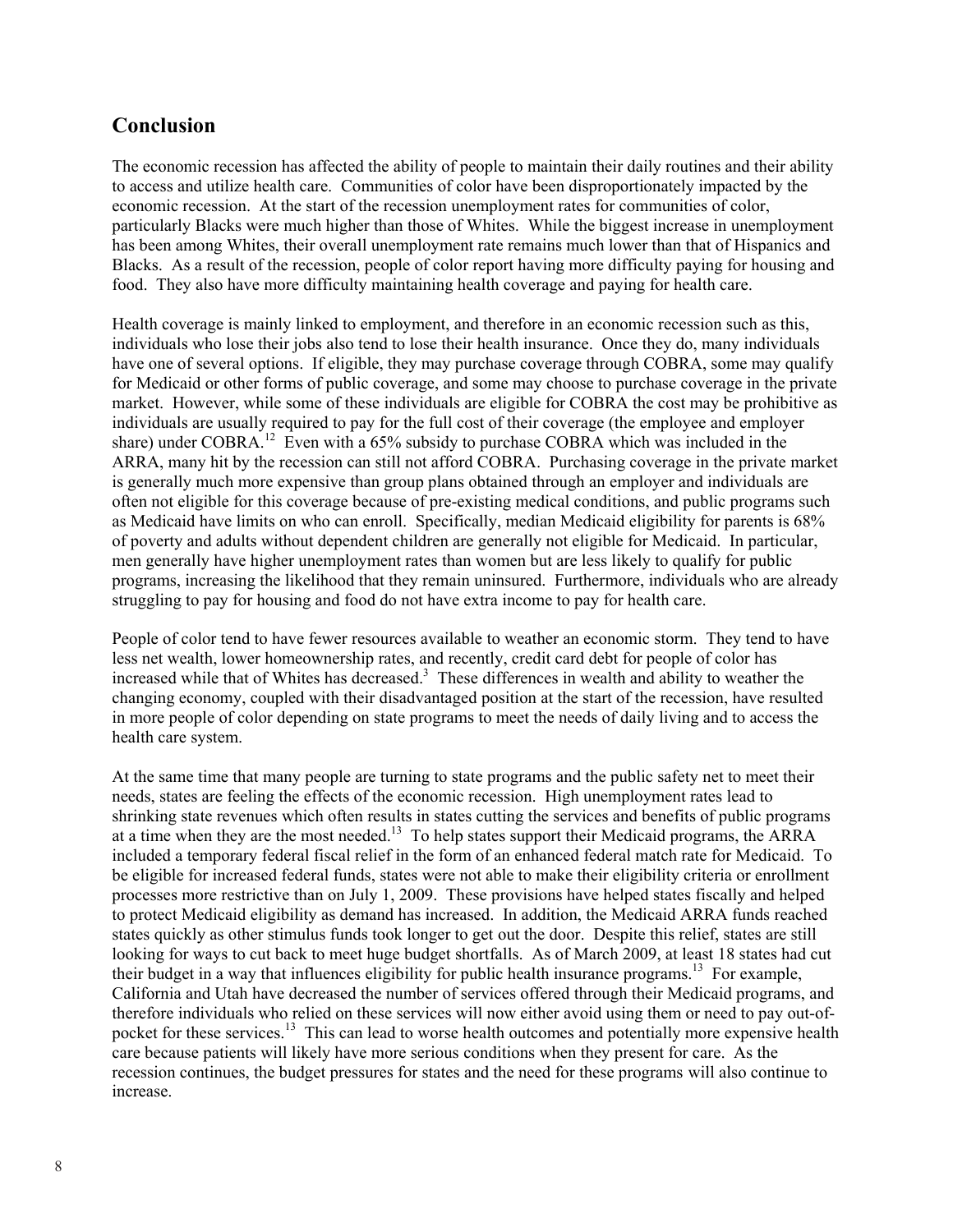- 1 Unemployment rate for individuals age 16 and over from June 2008 to June 2009. Bureau of Labor Statistics. Table A-10. Unemployment Rates by Age, Sex, and Marital Status, Seasonally Adjusted. http://www.bls.gov/cps/tables.htm#monthly
- Adjusted. http://www.bls.gov/cps/tables.htm#monthly<br><sup>2</sup> Dorn, S., "Medicaid, SCHIP and Economic Downturn: Policy Challenges and Policy Responses," Kaiser Commission on Medicaid and the Uninsured, 2008 (#7770).
- <sup>3</sup> The Federal Reserve. (2009). 2007 Survey of Consumer Finances (SCF) Chartbook.
- <sup>4</sup> Eliason M, Storrie D. Job loss is bad for your health Swedish evidence on cause-specific hospitalization following involuntary job loss. *Soc Sci Med.* 2009 Apr;68(8):1396-406. Epub 2009 Feb 23. Gallo WT, Bradley EH, Falba TA, Dubin JA, Cramer LD, Bogardus ST Jr, Kasl SV. Involuntary job loss as a risk factor for subsequent myocardial infarction and stroke: findings from the Health and Retirement Survey. *Am J Ind Med.* 2004 May;45(5):408-16. Dooley D, Fielding J, Levi L. Health and unemployment. *Annu Rev Public Health.*
- 1996;17:449-65.<br><sup>5</sup> Bureau of Labor Statistics. The Employment Situation: June 2009. http://www.bls.gov/schedule/archives/empsit\_nr.htm#2009 <sup>6</sup>
- <sup>6</sup> Bureau of Labor Statistics. Labor Force Statistics including the National Unemployment Rate. http://www.bls.gov/data/#unemployment Accessed: July 20, 2009.
- <sup>7</sup> Bureau of Labor Statistics. Table  $\overline{A}$ -9. Unemployed persons by duration of unemployment. The Employment Situation: June 2009. http://www.bls.gov/schedule/archives/empsit\_nr.htm#2009
- <sup>8</sup> Bureau of Labor Statistics. (2008). Table 39. Median Weekly Earnings of Full-Time Wage and Salary Workers by Detailed Occupation and Sex. www.bls.gov/cps/cpsaat39.pdf
- <sup>9</sup> Rowland, D., "Medicaid and Access to Care," Testimony before the U.S. House of Representatives Committee on Energy and Commerce, Subcommittee on Health*, Making Health Care Work for American Families: Improving*
- *Access to Care*, March 24, 2009.<br><sup>10</sup> Henry J. Kaiser Family Foundation *Health Tracking Poll* (conducted Jun 1-8, 2009). Putting Off Care Because<br>of Cost. http://www.kff.org/kaiserpolls/7924.cfm
- $11$  Center for Studying Health System Change. (2009). Tracking Report Financial and Health Burdens of Chronic
- Conditions Grow. http://www.hschange.com/CONTENT/1049/<br><sup>12</sup> Kaiser Commission on Medicaid and the Uninsured. (2009). The COBRA Subsidy and Health Insurance for the Unemployed. http://www.kff.org/uninsured/7875.cfm
- <sup>13</sup> Center on Budget and Policy Priorities. (2009). An Update on State Budget Cuts. http://www.cbpp.org/cms/?fa=view&id=1214